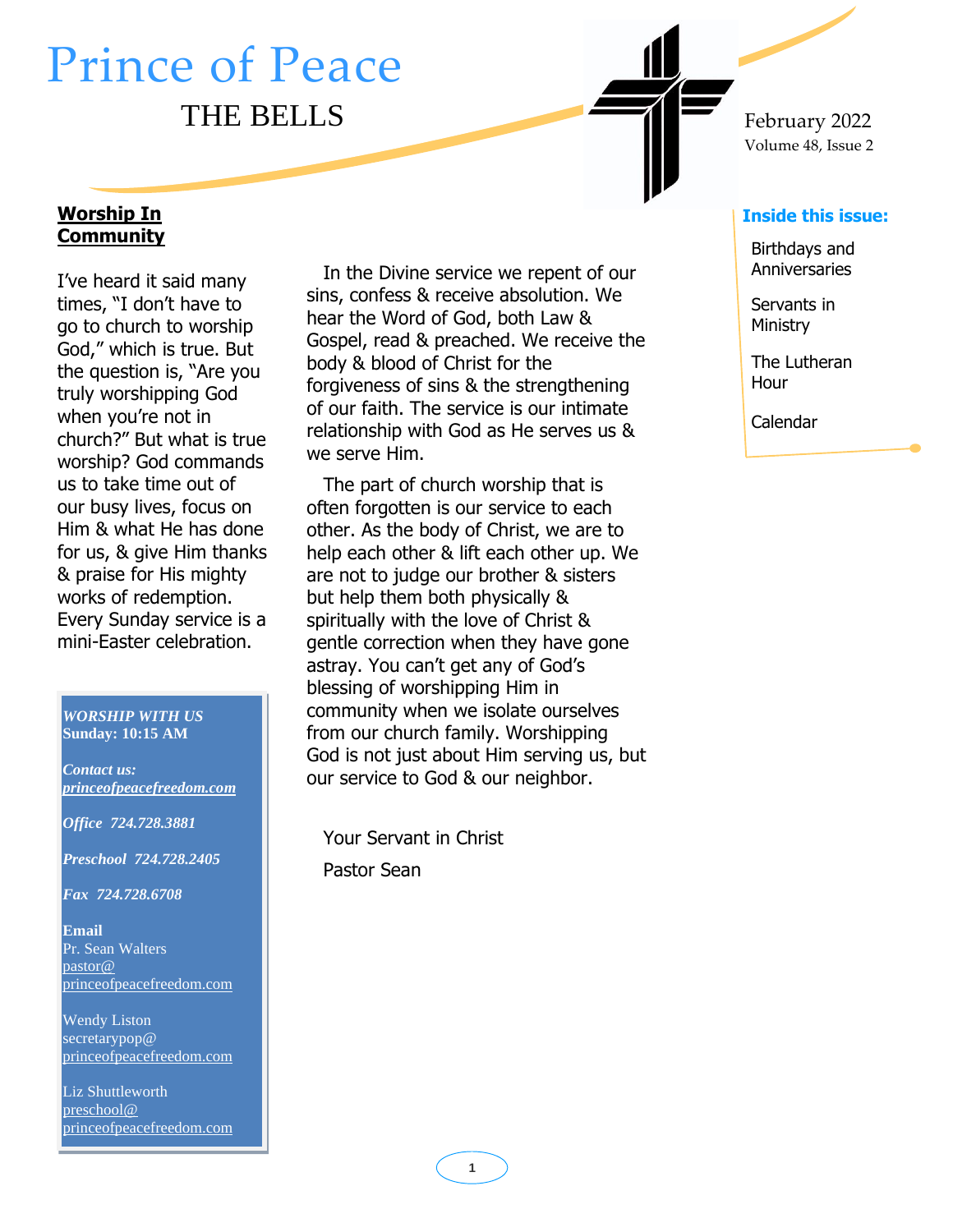

### PRAYER CONCERNS

*Please keep the following members & friends in your prayers:*

Dave, (Twila's stepfather), with recurring lung cancer. Zachary Weldon for health concerns. Tony Mannino (Sallie's son). Joan Bowen. Bill Hewlett, health concerns. Betty. Nick. Dave. Ian. Karen. John.

Sue. Debbie. Jen. Bill Waddell (Joan Bowen's Son). Sue Szabo. Tammy Eckstrom's nephew, Craig, recovering from a car accident. Tammy Eckstrom's cousin, Rhonda, recovering from a head injury. Hoby Schweikert's uncle, (Bob Schweikert), prostate cancer.

## FEBRUARY BIRTHDAYS AND ANNIVERSARIES

#### **BIRTHDAYS**

| Roger Nuerge           | 2  |
|------------------------|----|
| <b>Avis Miller</b>     | 3  |
| Jean Taylor            | 4  |
| <b>Shane Parker</b>    | 11 |
| Joel Nuerge            | 12 |
| Justin Nuerge          | 12 |
| <b>Skylar DeThomas</b> | 19 |
| <b>Rich Clayton</b>    | 21 |
| Kyle Borgman           | 29 |
|                        |    |

#### **ANNIVERSARIES**

Scott & Beth Lehman 19

#### **BAPTISMAL BIRTHDAYS**

| <b>Tom Sigler</b>    |    |
|----------------------|----|
| George Mesing        | 2  |
| Sallie Mannino       | 5  |
| Jean Taylor          | 9  |
| Mary Nuerge          | 15 |
| Roger Nuerge         | 22 |
| <b>Brooke Lehman</b> | 22 |
| Jason Mengel         | 24 |
| Joel Nuerge          | 26 |
| Justin Nuerge        | 26 |
| Jane Wilson          | 28 |
|                      |    |

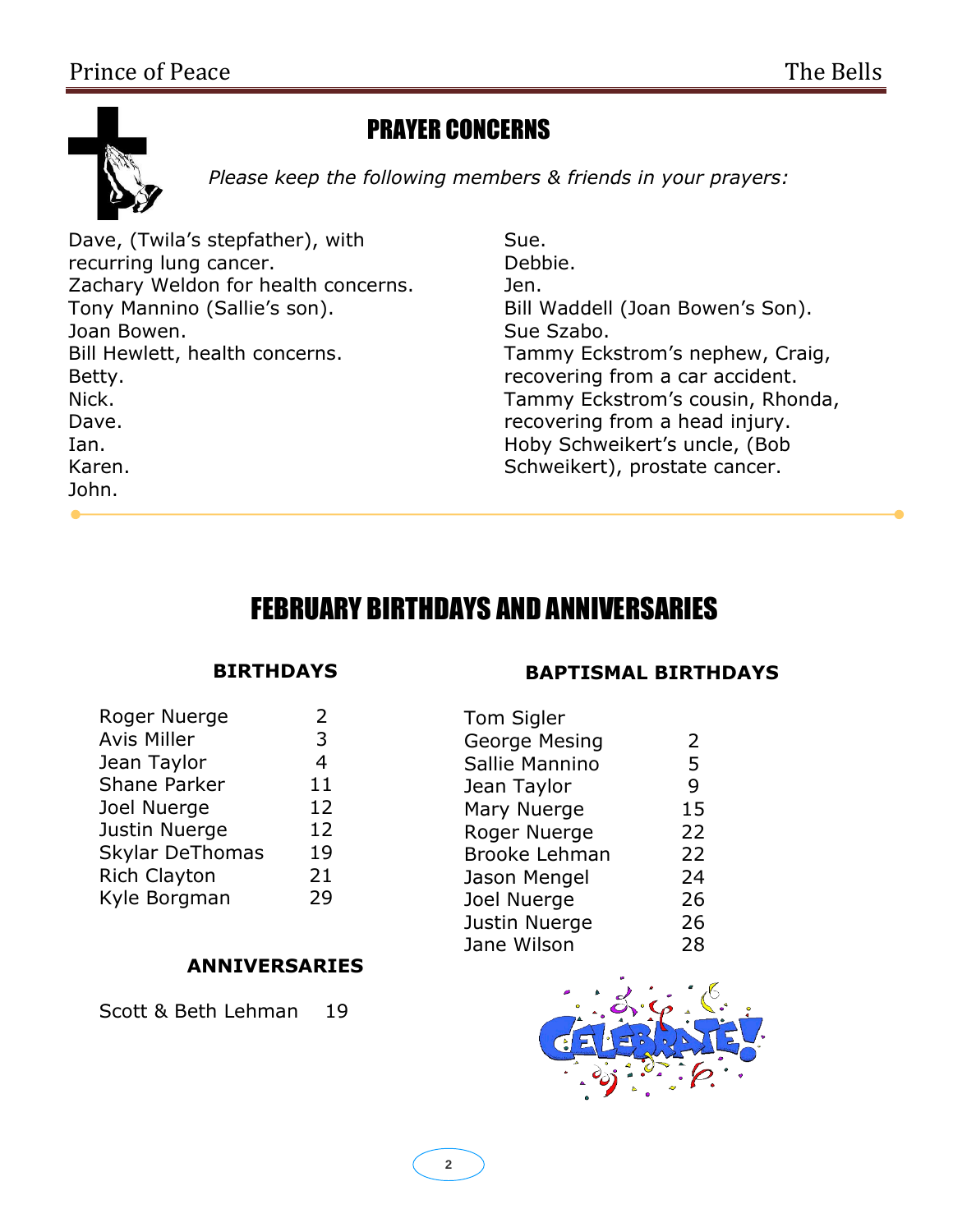## LUTHERAN HOUR – FEBRUARY SCHEDULE

 *The Lutheran Hour can be heard on channel 1320 WJAS On Sunday Mornings at 7:00 am*

#### February 6 **"How Christians Can Admire the Jewish Sabbath"**

Speaker: Rev. Dr. Michael Zeigler Dr. Michael Zeigler says the Jewish practice of observing the Sabbath is sort of like being in a long-distance relationship. (Luke 6:1-11)

#### February 13 **"The Unexpected"**

Guest Speaker: Rev. Roland Syens Jesus said those who are poor in spirit are blessed. Pastor Roland Syens says poverty is not a problem in God's economy. (Luke 6: 17-20)

February 20 **"TBD"** Speaker: Rev. Dr. Michael Zeigler

February 27 **"Greatness"** Speaker: Rev. Dr. Michael Zeigler (Luke 9:1-48)

I would like to thank everyone who has put their change in the LWML's Mite box. I am happy to say we collected \$312 for the year of 2021. \$2 million is a lot of money to fill 28 mission grants. When you give you don't just make a donation, , you make a difference. Your offerings and prayers bring the love and hope of Jesus to those in need in our neighborhoods and all around the world in 71 countries and on five continents. To God be the glory! Thanks again, Mary

### PRESCHOOL BIBLE LESSON

This month our students enjoyed all of the different crafts that went along with our Bible lesson, John the Baptist baptizes Jesus. The kids got a kick out of learning that John ate locusts and honey and wore clothes made of camel hair. We had a lot of fun this month with the story.

The students did great playing our Bible trivia game. You would be surprised what the kids remember when candy is involved!

We enjoyed getting back to Chapel and all of the kids love Pastor Sean.

Until next month…

God's Blessings, Ms. Twila & Ms. Michelle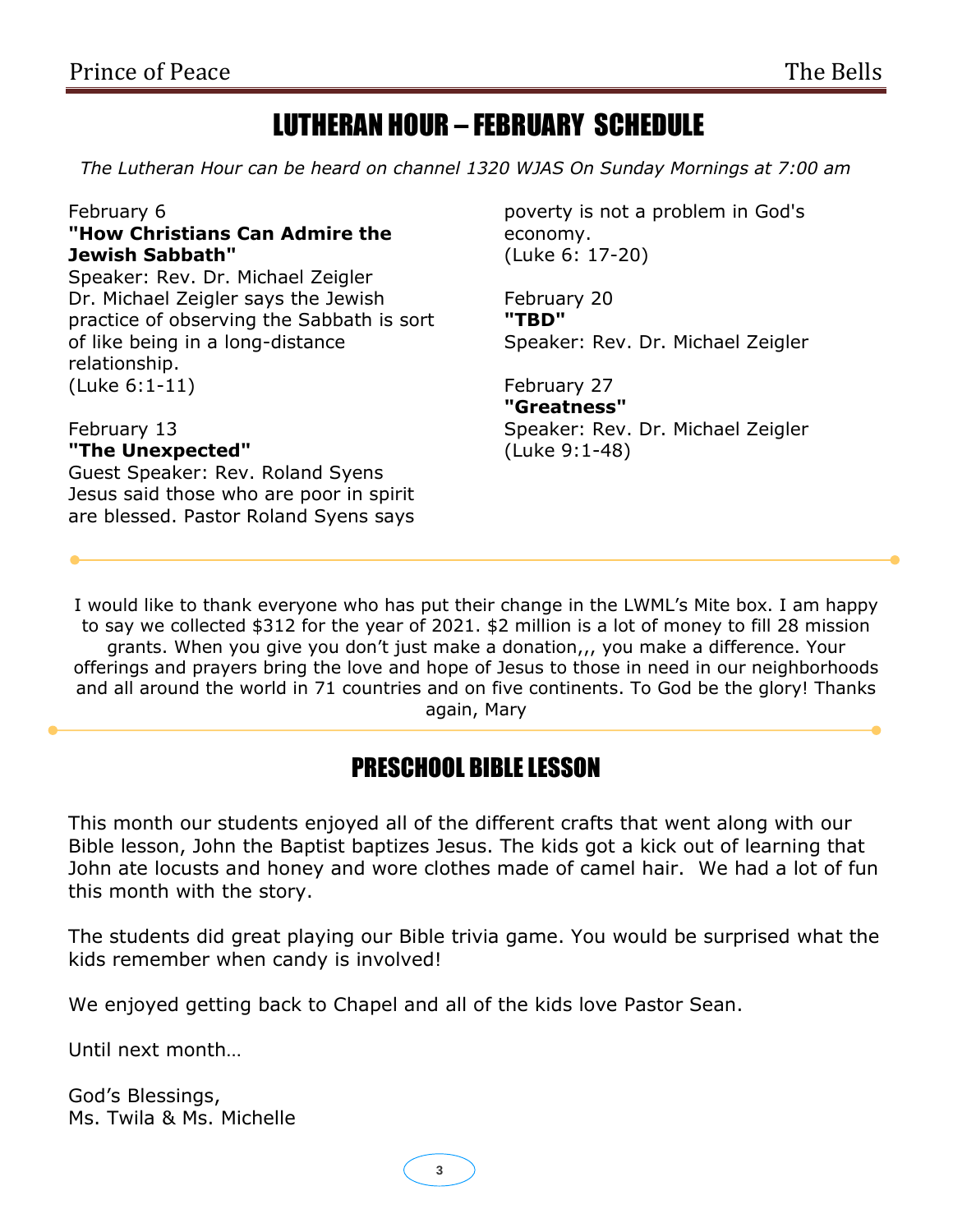

# The \$5 Shoebox

If we asked you to go shopping in November and buy \$55 worth of shoebox items, most of you would think "That's a little much, I don't think I could afford that." But what if we asked you to spend just \$5 each month on items, most of you would say "well, that much I could do..... But what should I buy?"

This year we encourage all of you to go on a \$5 shopping spree each month for items to pack in this year's shoeboxes. At the beginning of each month, we will hand out a shopping list with suggestions of things you can buy. Each month will have a theme such as school supplies or hygiene, but remember, these are just suggestions. If you find a great deal on something – don't leave it at the store just because it's not on this month's list! Many of these items cost less than \$5 so you can buy more than one. If you would like to participate but can't get out to shop for any reason, you can also give \$5 to Tammy Eckstrom or Deb Steigerwald and they will shop for you. As you shop, bring items in and give to Tammy or Deb or place on the table in the Fellowship Hall.

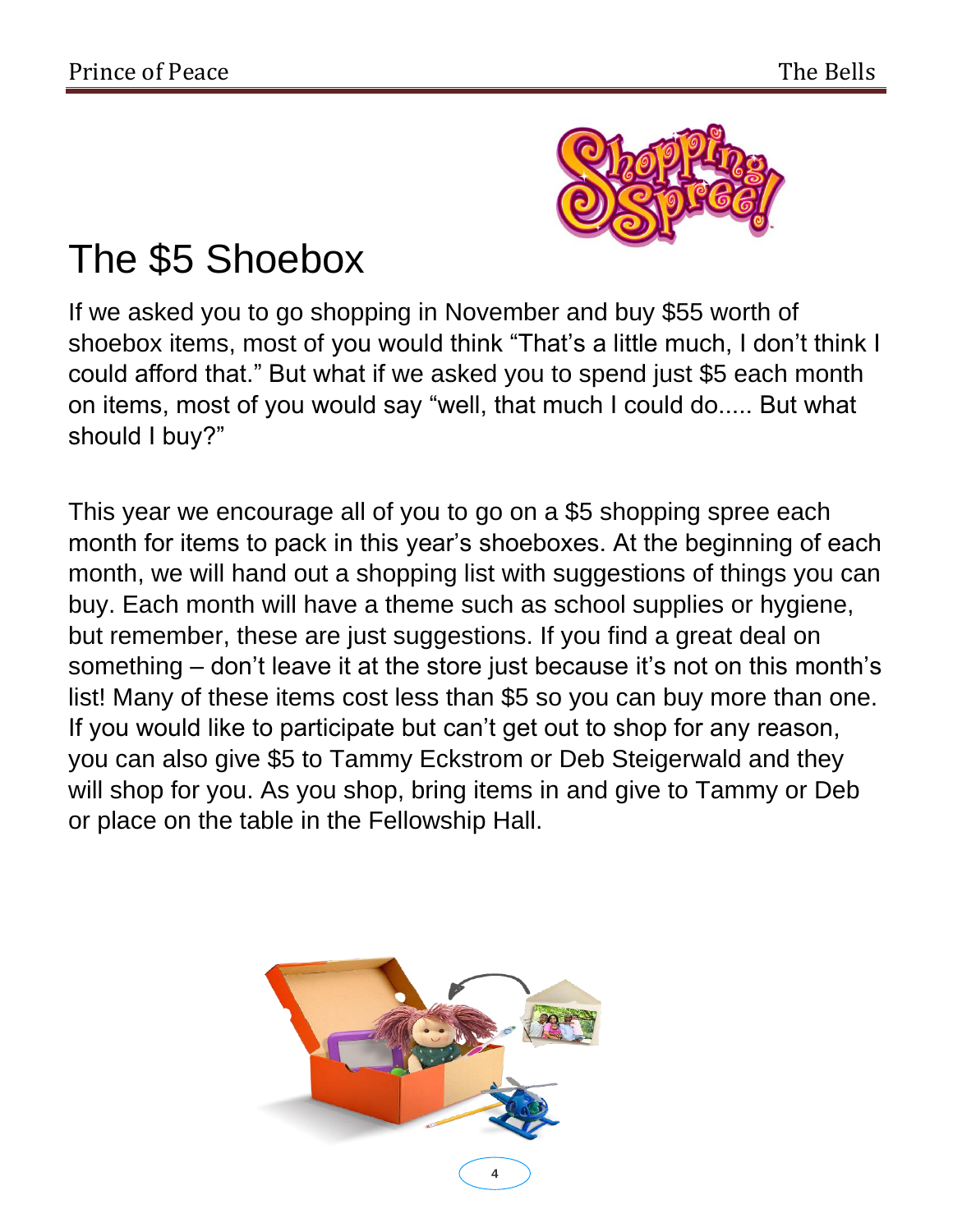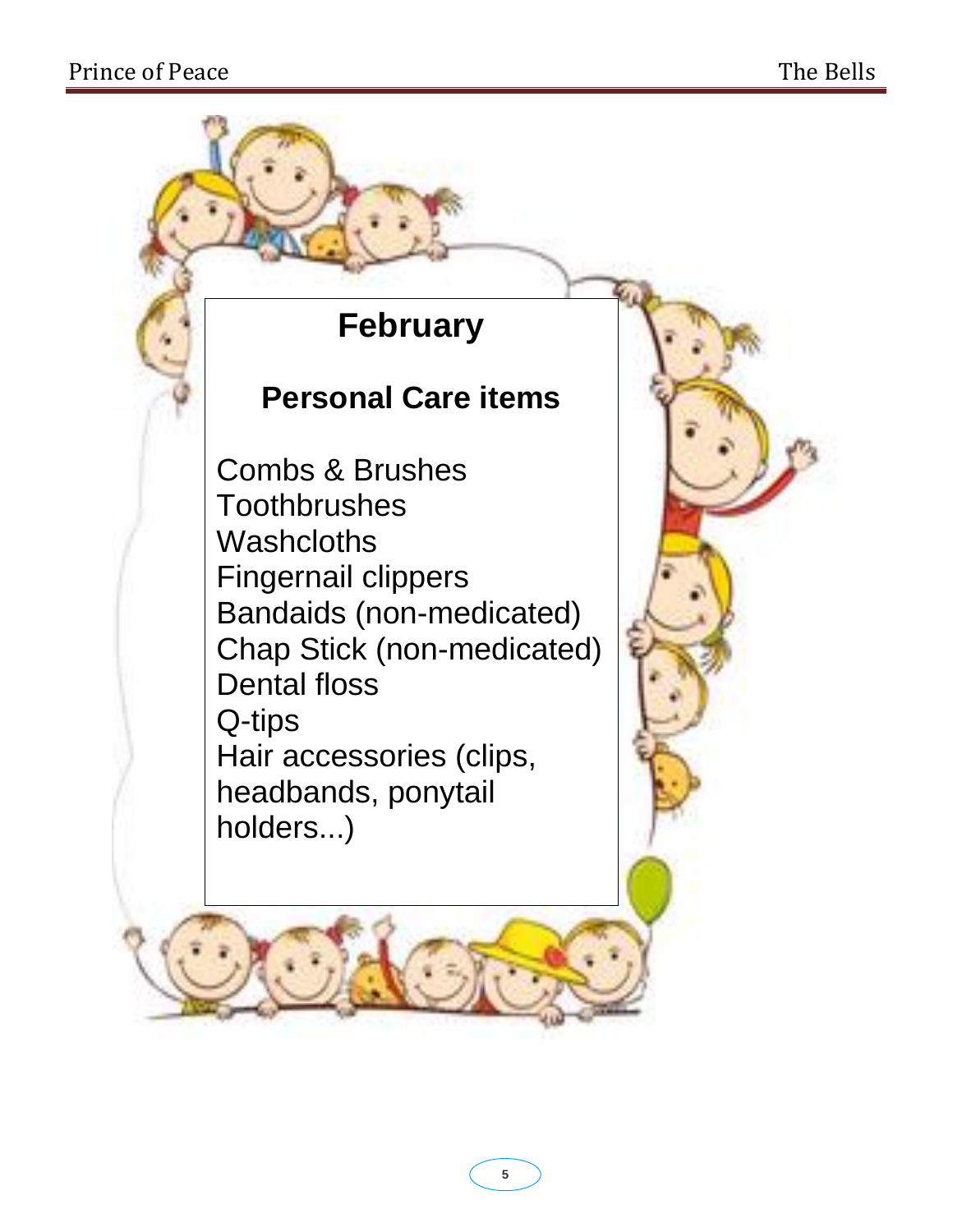# **Mrs. Shuttleworth & Miss Michelle's Preschool News**

Well it is that time of year again, when we get the snow suits out and dress children over and over again! I love a good snowball fight and making snow angels in the fresh fallen snow! Winter is definitely here! The children are all busy working on their alphabet books and their number books. They have grown in so many ways since the beginning of the school year. You should be very proud! We are! I will say that I do believe that they have spring fever and the teachers do too!!! They have a lot of energy to run off so we have been doing just that. We have been playing musical snowflakes and snowmen in the fellowship hall. Boy they have been enjoying that!!! It's also great exercise for the teachers. Both classes had a pajama party. What a great time we had! We played with our big, giant parachute with our fake snowballs and had a snowball fight.

### Three year olds

The three year olds lesson for this month was Nursery Rhymes. I was glad to see that some of them knew some! We did some fun activities too. Mitten Matching, Mitten Measurement and Musical Snowflakes! Wow did they like that! We even wished upon our own stars! This is such a fun unit to do with them. We are practicing our counting (1-10), recognizing the letters in our name, and recognizing our names.

### Four year olds

The four year olds lessons for this month were hibernation and rhyming words. Once they caught on to the rhyming, they had a lot of fun with it! We even made up silly rhyming words, like Dr. Seuss is known for! The children had so much fun with this! We discussed the many animals that sleep for the winter and how other animals prepare for the winter and we talked about how we prepare for the winter too. We are still working hard on our number and alphabet books. We have started printing our names in upper and lower case letters. Everyone is doing a great job and time is sure flying.

### *Mrs. Shuttleworth and Ms. Michelle*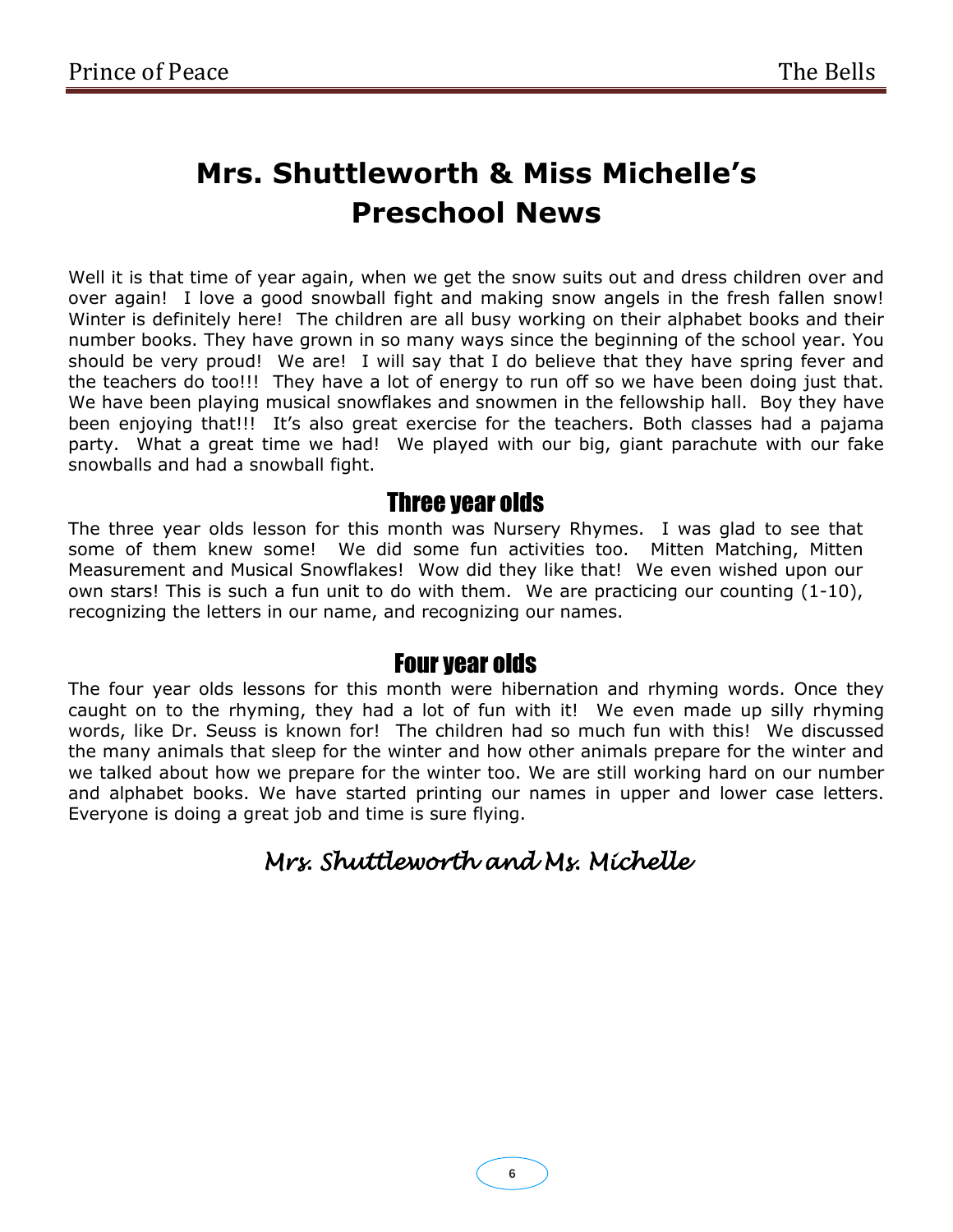# **Mrs. Smith & Miss Twila's Preschool News**

HAPPY 2022!! We are so excited to say goodbye to 2021, and Welcome a new year full of new possibilities. Both preschool classes jumped right back into each school day after a quick "show and tell". All the boys and girls were permitted to bring his or her favorite Christmas gift to show the class. Toys were definitely the most popular type of gift that the children brought.

It was nice during the month of January to have full weeks of instruction again since the holiday season is over. Both classes sure were busy all month. We learned four new letters during our writing skills lessons during January. We learned the letters; N, Y, D, and Z. During the N and Y week we talked about the "New Year". During letter D week we talked about our favorite donut flavors. Most students picked chocolate but powdered sugar was a close second. During letter Z week we looked at zebras and ate a snack called Zebra cakes. The four year old students are preparing for kindergarten so we spent some time writing our numbers too. We often forget that math goes together with reading and writing. The kids did a great job learning how to write numbers 1-5 so far. Towards the end of the month we focused on animals that hibernate. We talked about what it means to hibernate and which animals typically do so. We always have crafts that go with lessons and even our three year old class took home a book about hibernation.

January was a fun and exciting month during preschool. We are gearing up for a very busy February too. Our time with the four year olds is half over, which makes us push toward preschool graduation so that they may be ready to enter kindergarten. We are now accepting 2022-2023 registration for both three year old and four year old preschool classes. Please contact one of us at the preschool should you have any questions or need the information for someone else. Updated registration forms are now available in Miss Wendy's office as needed. Referrals are always appreciated!

> Until Next Month; God Bless, Mrs. Smith & Miss Twila